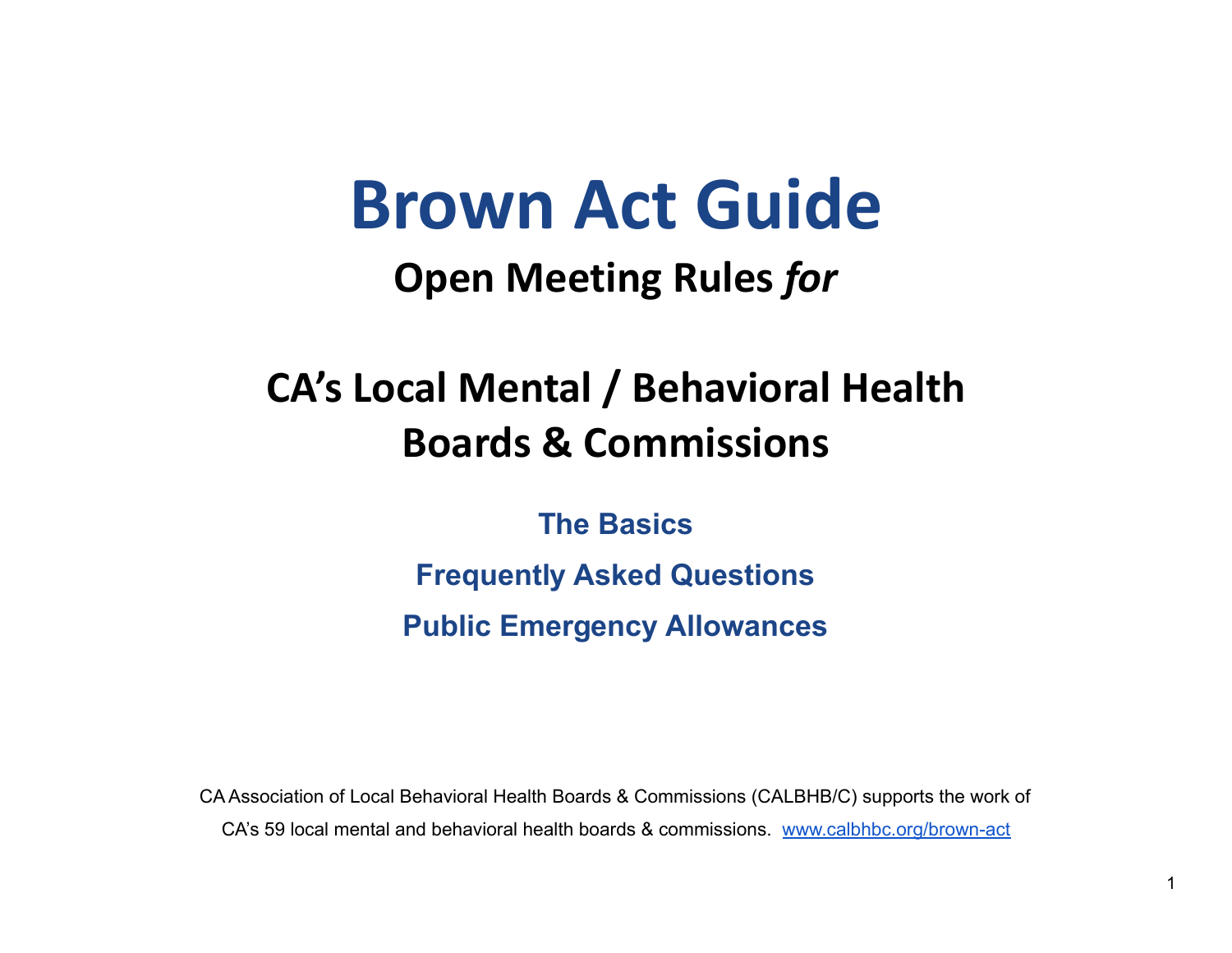#### **Brown Act Open Meeting Rules** *for* **CA's Local Mental Health / Behavioral Health Boards & Commissions**

- I. The Basics……………………….…...Page 1
- II. Frequently Asked Questions….........Page 2
- III. Public Emergency Allowances…......Page 3

**I. THE BASICS -** Under the Brown Act, an agency must comply with the following:

#### **Open & Public Meetings**

A meeting is any gathering of a majority of the members (quorum) of a covered board, commission, or its standing committees to hear, discuss, or deliberate on matters within the agency's or board's jurisdiction. Meetings of public bodies must be "open and public". Actions may not be secret. Action taken in violation of open meetings laws may be voided.

#### **Who** is covered?

**Public bodies** of local agencies, including counties and cities, school and special districts.

- "**Legislative bodies**" of each agency, the agency's governing body, plus "covered boards," that is, any board, commission, committee, task force or other advisory body created by the agency, whether permanent or temporary.
- **Standing Committees** of a covered board or commission, regardless of number of members.

#### **Who** is not covered?

**Ad hoc advisory committees** (also called "work groups") consisting of less than a quorum of the covered board (or its standing committees) with a short-term, time-limited purpose.

#### **Most non-profit organizations**

**State government agencies** are covered by the Bagley-Keene Opening Meeting Act.

#### **Documents**

● Treat documents shared with a majority of the board or commission as public. Distribute and post "without delay".

#### **Posting:**

- Agendas posted 72 hours in advance of regular meetings
- Agendas posted 24 hours in advance of special meetings (plus notification of local media)
- Agendas must be posted on the local agency's website

#### **Public Participation:**

- Public Comment before or during agenda items.
- Sign-In or identification is not required
- Non-disruptive recording and broadcasting is allowed

**Teleconferencing** *when not operating during a public emergency*

- Agendas must be posted at all teleconference physical locations
- Each teleconference location must be listed on the meeting notice and agenda.
- **●** Each teleconference location must be accessible to the public, allowing for public comment.
- At least a quorum of the members must participate from locations within the county (or jurisdiction)
- All votes must be by roll call.

#### **Voting**

- Conduct only public votes (no secret ballots)
- Teleconference votes must be by roll call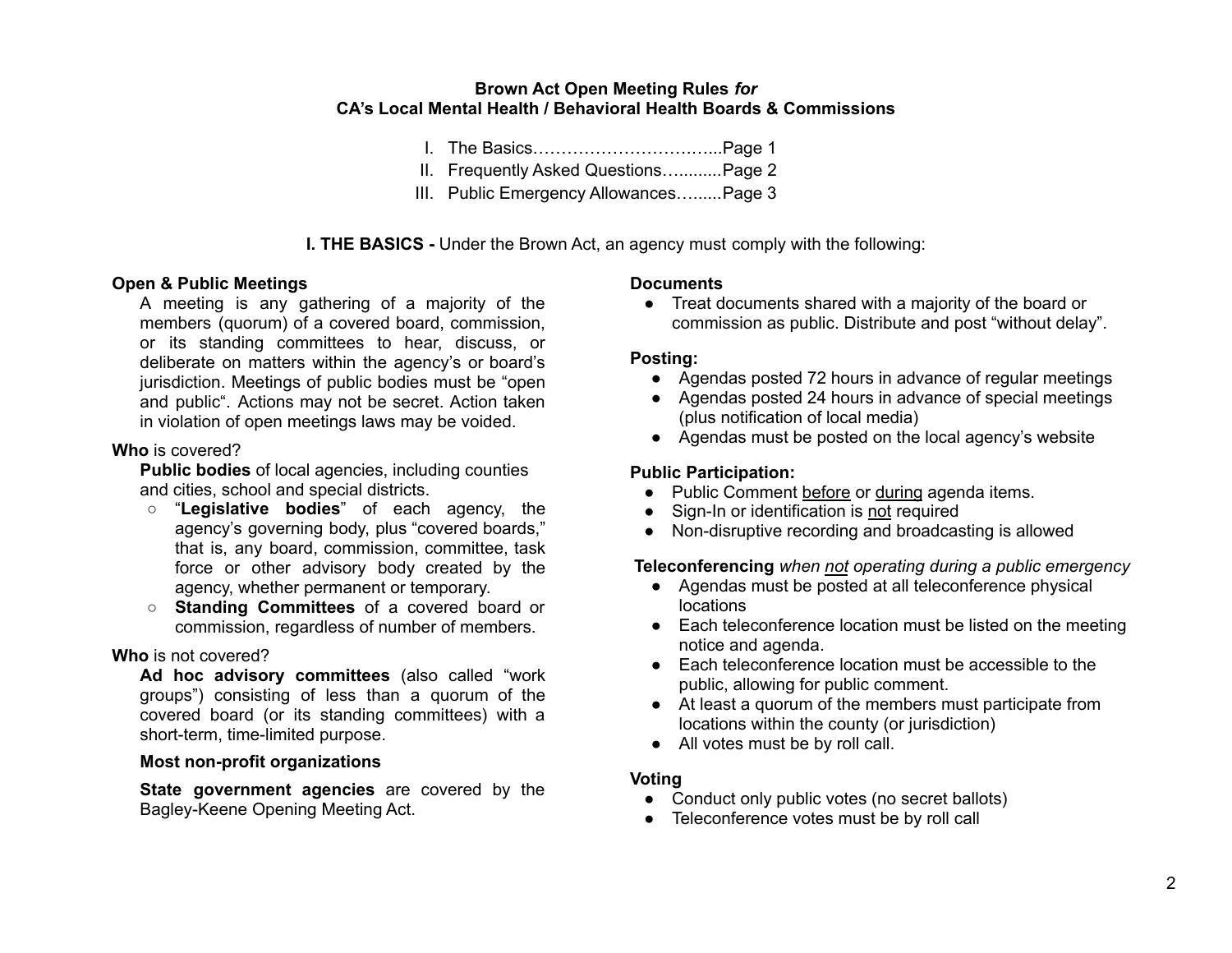#### **II. FREQUENTLY ASKED QUESTIONS**

**Conference Attendance -** If individual members attend a conference called by someone else, is this covered by the Brown Act? **No**, as long as they do not discuss specific business matters within their jurisdiction.

**Closed Meetings -** Is it permissible to conduct "Closed Meetings"? **Yes & No**, closed meetings are allowed under certain conditions, and with specific requirements:

Pending Litigation**:** Only if open discussion "would prejudice the position of the agency in the litigation". The litigation must be named on the posted agenda or announced in open session unless doing so would jeopardize the board's ability to service process on an unserved party or conclude existing settlement negotiations to its advantage. To qualify, the agency must:

- $\bullet$  Be a party to pending litigation
- *● Or* expect, based on certain specified facts, to be sued
- *● Or* expect to file suit itself

Personnel: To discuss the appointment, employment, performance evaluation, discipline, complaints about or dismissal of a specific employee or potential employee. The employee may request a public meeting on any charges or complaints.

Not Allowed for discussing**:**

- General employment
- Independent contractors not functioning as employees
- Salaries
- The performance of any elected official, or member of the board or commission
- The local agency's available funds
- Funding priorities or budget

**Lack of Quorum -** A board, commission or a standing committee meeting has less than a quorum. Is it still required to meet openly? **Yes**, if it has either a set meeting schedule or a continuing subject matter jurisdiction, it is required to meet openly. (A quorum is required for members to conduct a vote.)

**Serial Meetings** - Members use individual contacts to collectively decide an issue. Is this a violation? **Yes,** information communicated to a quorum through a series of contacts (such as: individual phone calls ("daisy chain"), emails, chat messages, or a third person ("spoke and wheel")) is prohibited by the Brown Act.

**Retreats** - Are board/commission retreats subject to Brown Act Rules? **Yes**, if it is a meeting of a local board, commission or a standing committee, the event is subject to the requirements of the Brown Act.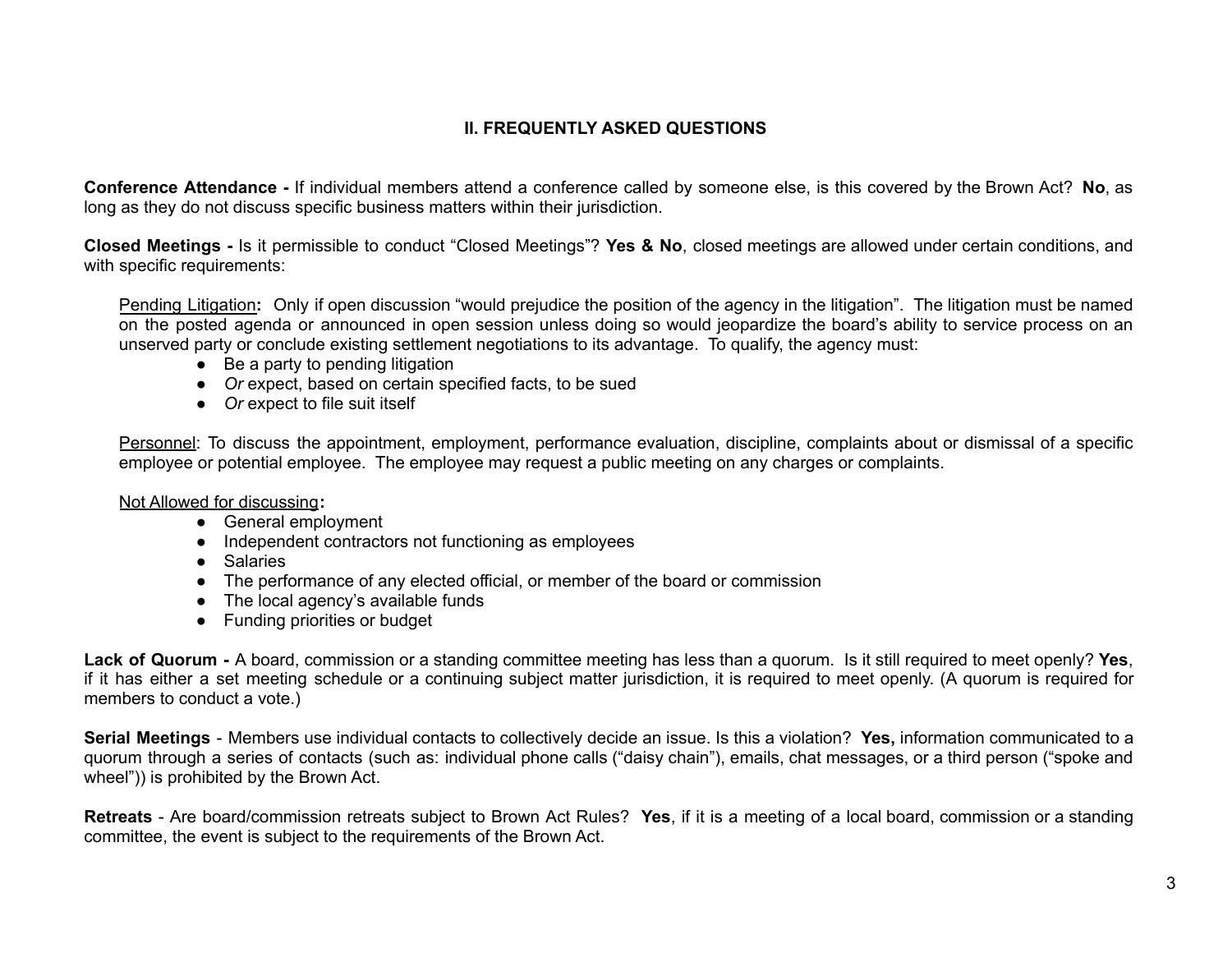#### **III. ALLOWANCES DURING PUBLIC EMERGENCIES - AB [361](https://leginfo.legislature.ca.gov/faces/billVersionsCompareClient.xhtml?bill_id=202120220AB361)**

Until January 1, 2024, local boards and commissions **may meet solely by teleconference without providing any physical meeting addresses** during a proclaimed state of emergency in which state or local officials have imposed or recommended measures to promote social distancing.

Continuation of this allowance requires that the local agency must **place an item on the agenda** of a Brown Act meeting **once every thirty days** to make findings regarding the circumstances of the emergency and **vote** to continue using the law's exemptions for as long as it deems necessary. See below for specifics.

AB 361 allows for exemptions from in-person requirements through January 1, 2024 under the following conditions, and with the following requirements:

- The legislative body holds a meeting during a proclaimed state of emergency, and state or local officials have imposed or recommended measures to promote social distancing.
- The legislative body holds a meeting during a proclaimed state of emergency for the purpose of determining, by majority vote, whether as a result of the emergency, meeting in person would present imminent risks to the health or safety of attendees.
- The legislative body holds a meeting during a proclaimed state of emergency and has determined, by majority vote that, as a result of the emergency, meeting in person would present imminent risks to the health or safety of attendees. [To continue the allowances, this vote must be agendized once every thirty days to make findings regarding the circumstances of the emergency and vote to continue using the law's exemptions for as long as it deems necessary. ]

A local agency that holds a meeting under these circumstances will be required by AB 361 to do all of the following, in addition to giving notice of the meeting and posting agendas as required under the Brown Act. These additional requirements are intended to protect the public's right to participate in the meetings of local agency legislative bodies.

- Allow the public to access the meeting and require that the agenda provide an opportunity for the public to directly address the legislative body pursuant to the Brown Act's other teleconferencing provisions;
- In each instance when the local agency provides notice of the teleconferenced meeting or posts its agenda, give notice for how the public can access the meeting and provide public comment;
- Identify and include in the agenda an opportunity for all persons to attend via a call-in or an internet-based service option;
- The legislative body need not provide a physical location for the public to attend or provide comments;
- Conduct teleconference meetings in a manner that protects the statutory and constitutional rights of the public;
- Stop the meeting until public access is restored in the event of a service disruption that either prevents the local agency from broadcasting the meeting to the public using the call-in or internet-based service option, or is within the local agency's control and prevents the public from submitting public comments (any actions taken during such a service disruption can be challenged under the Brown Act's existing challenge provisions);
- Not require comments be submitted in advance (though the legislative body may provide that as an option), and provide the opportunity to comment in real time;
- Provide adequate time for public comment, either by establishing a timed public comment period or by allowing a reasonable amount of time to comment;